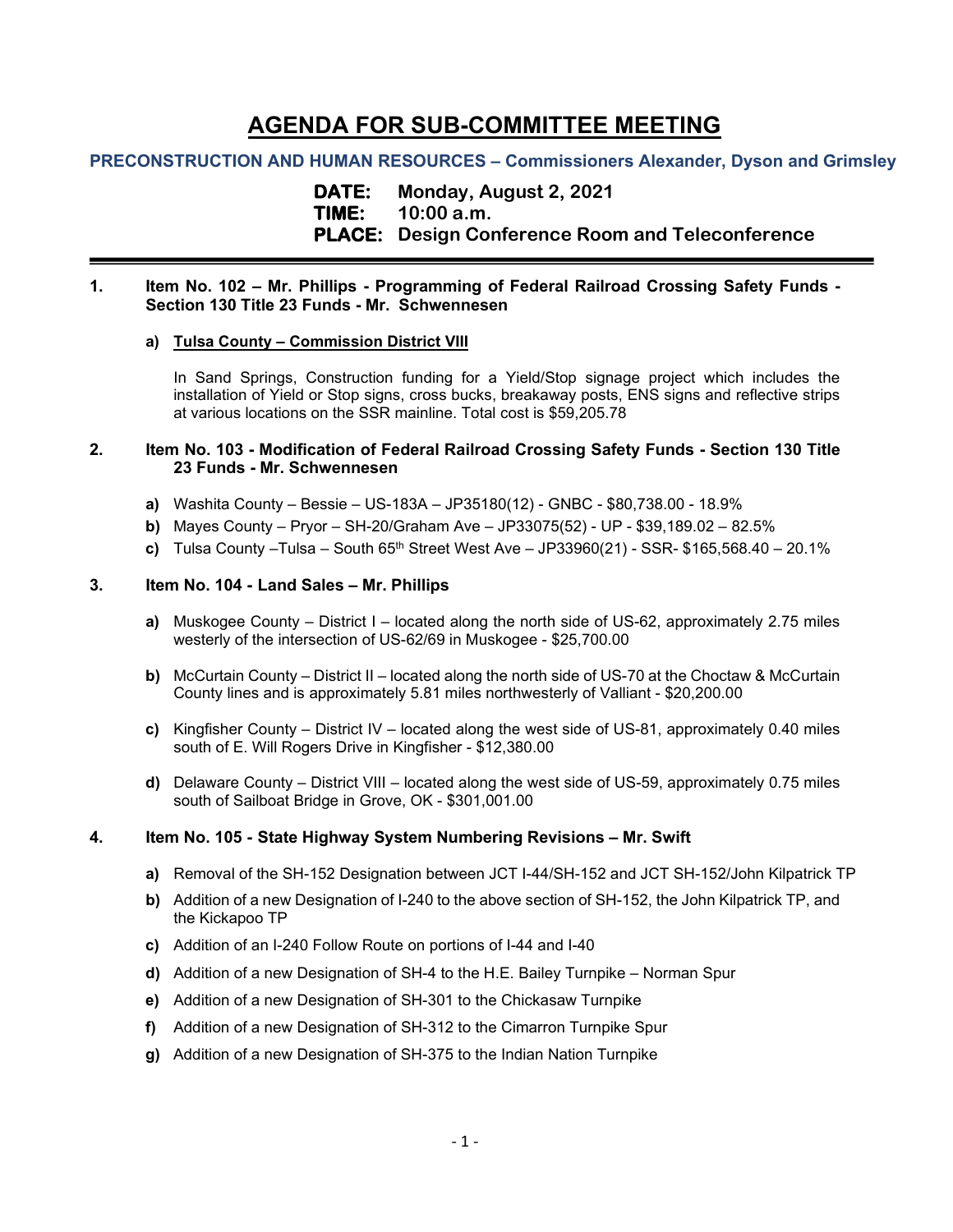#### **5. Item No. 106 - Engineering Contracts – Mr. Tegeler**

**a)** McCurtain County – District II - to provide preliminary engineering and prepare construction plans for US-70: from 15.11 miles east of Broken Bow, east 0.59 miles

| CI-2325<br>\$607,795.00<br><b>CEC Corporation</b> |  |
|---------------------------------------------------|--|
|---------------------------------------------------|--|

**b)** Cleveland County – District III - to prepare construction plans for SH-9: over Bishop Creek, 0.8 miles west of US-77

| CI-2328A<br>Aquirre & Fields, LP | \$577,909.00 |
|----------------------------------|--------------|
|----------------------------------|--------------|

**c)** McClain County – District III – to provide preliminary engineering and prepare construction plans for SH-74: at I-35, 2.76 miles south of the Cleveland County line

| CI-2327 | TEIM Design, PLLC | \$791,245.00 |
|---------|-------------------|--------------|
|         |                   |              |

**d)** Alfalfa County – District VI - to prepare construction plans for US-64: beginning approximately 7.4 miles east of the US-64/SH-8 junction, extending east approximately 6.4 miles to the Grant County line

| CI-2330 | Smith Roberts Baldischwiler, LLC | \$1,089,300.00 |
|---------|----------------------------------|----------------|
|---------|----------------------------------|----------------|

**e)** Beaver County – District VI - to prepare construction plans for US-64: beginning approximately 6.0 miles east of junction US-64/US-83, extending east approximately 8.0 miles

CI-2330B MKEC Engineering, Inc. \$826,545.00

#### **6. Item No. 107 - Engineering Contract Supplements – Mr. Tegeler**

**a)** Statewide – All Districts- On-Demand Engineering Services for Strategic Asset & Performance Management (SAPM)

| CI-2250A | Supplement 1 | Garver, LLC                       |
|----------|--------------|-----------------------------------|
| CI-2250B | Supplement 1 | <b>HNTB Corporation</b>           |
| CI-2250C | Supplement 2 | High Street Consulting Group, LLC |

The total aggregate increase for these Contract supplements is \$750,000.00

**b)** Sequoyah County – District I – this supplement is for additional engineering to develop final construction plans for SH-10A: from 2 miles east of SH-10 junction, east to SH-100 junction

EC-1915 Supplement 2 Triad Design Group, Inc. \$147,264.00

**c)** Atoka County – District II – this supplement is for additional engineering to develop final construction plans for US-69 in Tushka

| CI-2222E | Supplement 1 | <b>HNTB Corporation</b> | \$50,000.00 |
|----------|--------------|-------------------------|-------------|
|          |              |                         |             |

**d)** Choctaw County – District II – this supplement is for additional engineering to develop final construction plans for US-271 over Kiamichi Railroad and county road approximately 2.38 miles north of Texas State line

EC-1684 Supplement 2 MacArthur Associated, LLC \$132,253.00